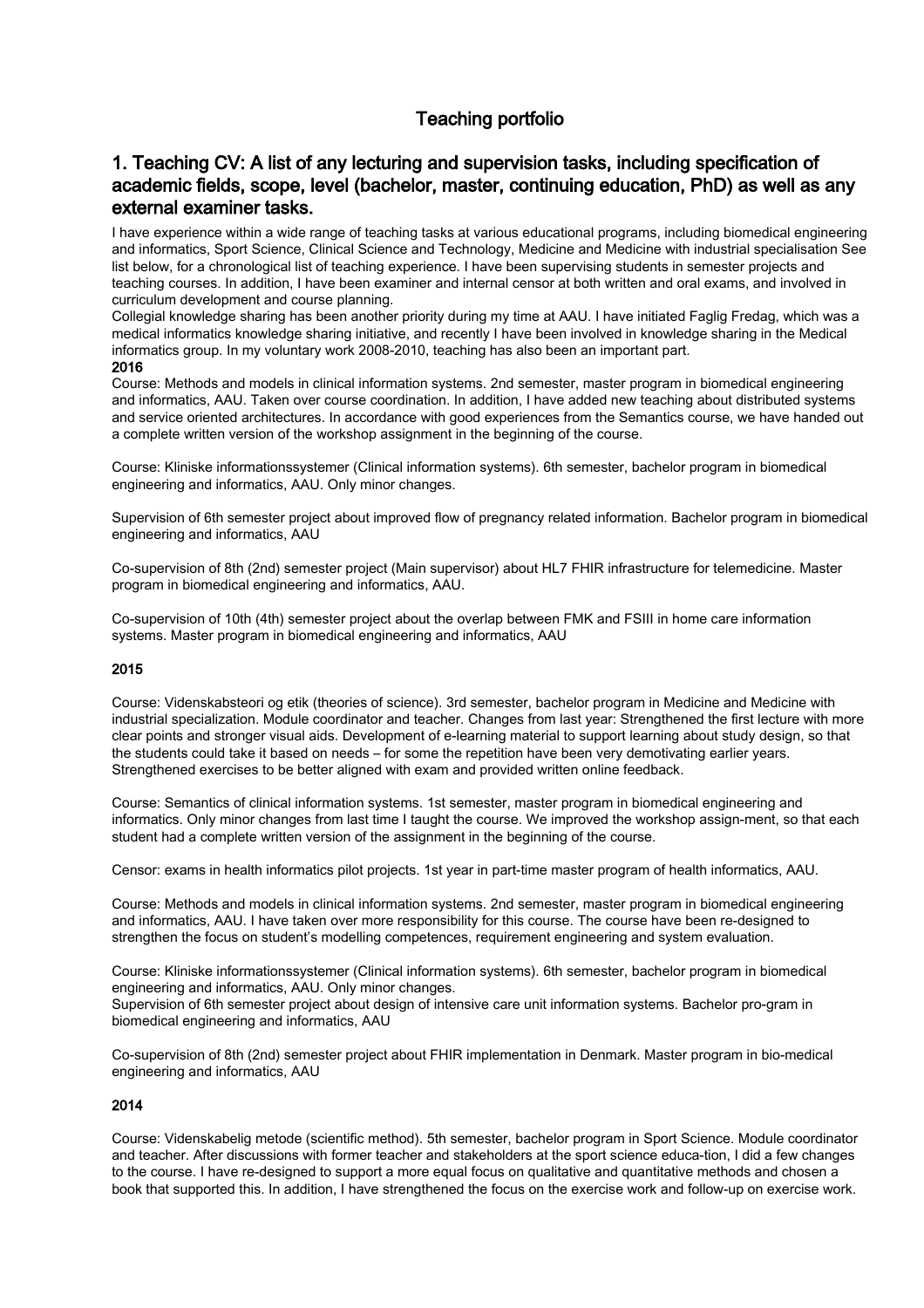Course: Videnskabsteori og etik (theories of science). 3rd semester, bachelor program in Medicine and Medicine with industrial specialization. Module coordinator and teacher. I coordinate the whole course and teach the theories of science part of the course. After discussions with semester coordinator and former teacher, I only made small changes to the course e.g. the students have to read a scientific paper in addition to the study protocol which was already part of the course.

Course: Semantics of clinical information systems. 1st semester, master program in biomedical engineering and informatics. Only minor changes from last time I taught the course. We improved the focus on use of standardized models in the designs on clinical information systems, and I updated course material and gave a lecture covering this area.

Course: Methods and models in clinical information systems. 2nd semester, master program in biomedical engineering and informatics, AAU. I have been involved in updating the course plan after basic database mod-elling was moved to another semester. My main responsibility has been to teach advanced modelling of clinical databases. I have been using transfusion adverse reactions as a clinical case. Moreover, I have updated material from 2012 and given lectures regarding the scientific IT-design, requirement engineering in health and special databases and architectures.

Course: Kliniske informationssystemer (Clinical information systems). 6th semester, bachelor program in biomedical engineering and informatics, AAU. I have been responsible for teaching database modelling using ER-diagrams. I have been using different clinical cases to illustrate this including documentation of vital signs and nutrition screening in routine care and a blood bank database.

Censor: re-exam in videnskabelig metode (scientific method). 5th semester, bachelor program in Sport Science.

#### 2013

Censor: exams in health informatics pilot projects. 1st year in part-time master program of health informatics, AAU.

#### 2012

Course: Semantics of clinical information systems. 1st semester, master program in biomedical engineering and informatics, AAU. My main responsibility was to develop and support the students in solving a workshop-assignment concerning clinical content modelling i.e. user interface design, information structure, terminolo-gies and classifications exemplified using vascular surgery as a clinical case. Moreover, I gave lectures concerning health informatics standards and their use and implementation in clinical content models and different methodologies and theories of science underpinnings used when studying clinical information systems.

Co-supervision of 9th (3rd) semester project about a data warehouse for laboratory and patient administrative data. Master program in biomedical engineering and informatics, AAU. External partner: EnVersion.

Co-supervision of 4th semester project about automatic discharge summaries. Master program in Clinical Science and Technology, AAU. External partner: SAS Institute. Censor: exams in health informatics pilot projects. 1st year in part-time master program of health informatics, AAU.

Course: Methods and models in clinical information systems. 2nd semester, master program in biomedical engineering and informatics, AAU. Developing course plan together with the other teacher of the course, be-cause this was the first time the course was held. My main responsibility in terms of teaching was using trans-fusion adverse reactions as a clinical case in basic database modelling, implementation and querying. Moreover, I developed teaching material and

gave lectures regarding the scientific IT-design, requirement engineering in health and special databases and architectures. Together with the other teacher of the course I developed and evaluated the written exam. Course: Idrætsinformatik (Sport Informatics). 6th semester semester, bachelor program in Sport Science. My main

responsibility was motivating the use of databases for sports science applications plus teaching data-base implementation and querying. I updated teaching material from earlier years to strengthen the motivation-part. Together with the other teacher of the course I developed and evaluated the written exam. In connection with my responsibilities at this course, I helped develop a new curriculum for the course that is expected to be effective from spring 2015.

Course. Almen patologi (General Pathology). 4th semester, bachelor programme in Medicine and Medicine with industrial specialisation. Gave lecture regarding patient records. Updated teaching material from earlier.

Supervision of 6th semester project about an information system for managing COPD patient at follow-up in hospitals. Bachelor program in biomedical engineering and informatics, AAU. Collaboration with: Region Northern Jutland and department of respiratory medicine at Aalborg Sygehus.

### 2011

Course: Almen patologi (General Pathology). 4th semester, bachelor programme in Medicine and Medicine with industrial specialisation. Gave lecture regarding patient records. Developed teaching material based on my investigation of different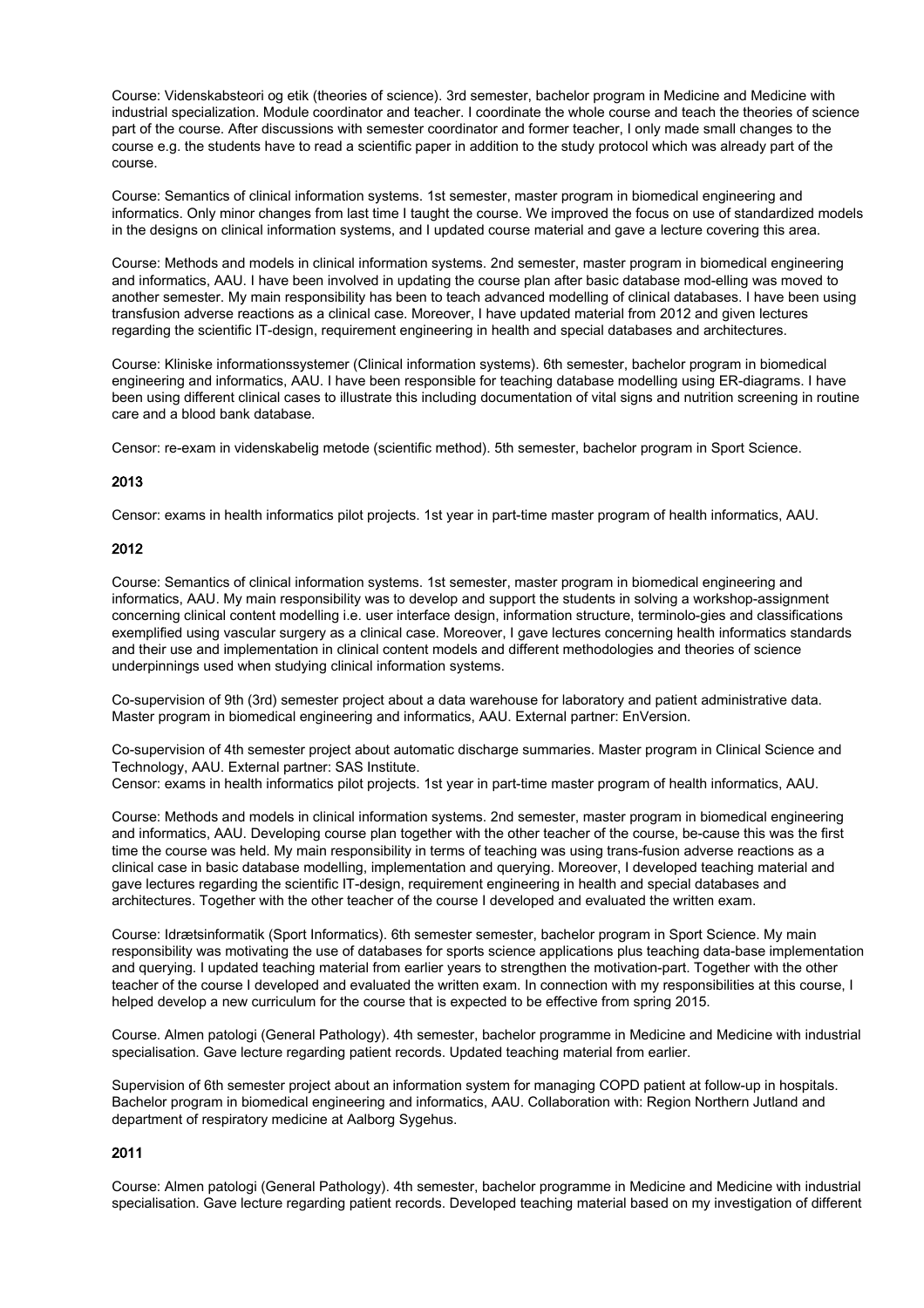EHR systems in use in Denmark and knowledge of the history of the patient jour-nal.

Course: Semantics of clinical information systems. 1st semester, master program in biomedical engineering and informatics, AAU. My main responsibility was to develop a course plan together with the other teacher of the course. Moreover, I gave lectures concerning health informatics standards and their use and implementa-tion in clinical content models and different methodologies and theories of science underpinnings used when studying clinical information systems.

Course: Clinical registries, database systems and data networks. 2nd semester, master program in biomedi-cal engineering and informatics, AAU. Gave a modelling workshop using nutrition screening as the clinical case, updated teaching material from earlier. Gave a lecture on requirement engineering in health. Based on my involvement in this course, I helped develop the curriculum for the new courses: Semantics of clinical infor-mation systems and Methods and models in clinical information systems.

Co-Supervision of 2nd semester master project about an information system for bridging clinical content and clinical terminology. Master program in biomedical engineering and informatics, AAU. Collaboration with. Re-gion Northern jutland.

#### 2010

Course: Kliniske Informationssystemer (Clinical information systems). 2nd semester, master program in biomedical engineering and informatics, AAU. Developed and gave a modelling workshop using nutrition screening as the clinical case.

Co-Supervision of fourth semester master project about the overlap between clinical content in electronic health records and the content of clinical guidelines. Master program in biomedical engineering and informat-ics, AAU. Collaboration with. Region Northern Jutland. External Partner: CSC Scandihealth.

Censor: exams in health informatics pilot projects. 1st year in part-time master program of health informatics, AAU.

#### Other teaching experience

2014. Organised an inspiration seminar in the medical informatics group in co-operation with other staff con-cerning the statistical method bootstrapping and its applications in medical informatics.

2009-2010. I developed the concept "faglig fredag" fagligfredag.blogspot.dk where interested participants from AAU students and staff could come and discuss medical informatics topics based on different lectures by internal and external speakers. I maintained the home page, planned lectures (in co-operation with other staff) and held a couple of lectures myself. Some of my lectures were about mapping the domain of medical informatics and reviewing scientific literature.

2010 I planned a number of strategy workshops for my research group, TaMiCS including an introduction to systematic creative thinking.

2008-2010: Various teaching during my time as board member at the Danish youth organisation "Ventilen". Examples of what I taught our volunteers are "Communication and active listening", "project management" and "creative thinking".

### 2. Study administration: A list of any study administration tasks, e.g. study board membership, head of studies or semester or course coordinator, accreditation, etc. Module coordinator:

Course: Methods and models in clinical information systems. 2nd semester, master program in bi-omedical engineering and informatics, AAU. (2015-now, earlier years in collaboration with senior staff)

Course: Videnskabsteori og etik (theories of science). 3rd semester, bachelor program in Medicine and Medicine with industrial specialization. Module coordinator and teacher. (2014-now)

Course: Videnskabelig metode (scientific method). 5th semester, bachelor program in Sport Science. Module coordinator and teacher. (2014)

#### Course responsible in collaboration with senior staff:

Course: Semantics of clinical information systems. 1st semester, master program in biomedical engineering and informatics. (2011-now)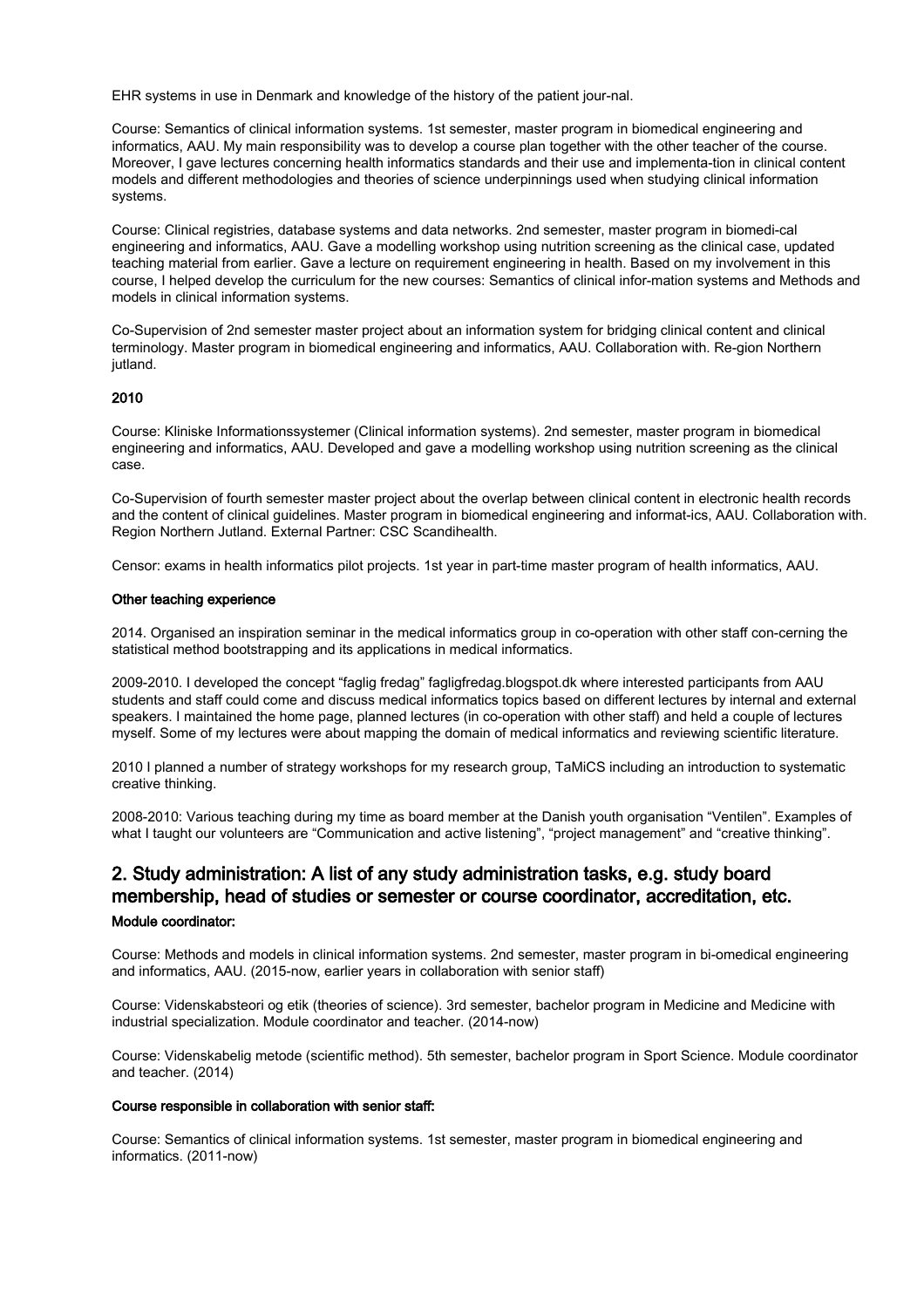## 3. University pedagogy qualifications: A list of any completed courses in university pedagogy, PBL courses, workshops, academic development projects, collegial guidance and supervision, etc.

#### Workshops in connection with university pedagogy education for assistant professors:

Flipped courses in Higher Education: In flipped classroom, my main outcome was about making my approach to elearning more research based i.e knowing the theories and evidence behind flipped classroom. In addition, different methods were explained and different motivations for making e-learning material was presented. This improved my insight into the situations in which e-learning material might be helpful, which were much more broad than anticipated. In a classic situation, e-leaning will be generated to substitute a lecture, but we can also use it to explain the motivation of a course, explain additional material or show how to answer an exam question. I have developed e-learning material about clinical study design for the course "Videnskabsteori og etik (theories of science). 3rd semester, bachelor program in Medicine and Medicine with industrial specialization".

 Assessment of – and for learning in a PBL context: In the assessment course, I used the presented material and theory about alignment and fairness of assessment to reflect upon the coordination of the course "Methods and models in clinical information systems". I have detected that follow-up sessions could be strengthened to improve alignment with intended learning outcomes and exam.

#### Earlier

Early in my career at AAU, I attended the Basic course in university pedagogy. This course had a great influence on my understanding of learning outcomes. I have used the acquired knowledge actively ever since.

### 4. Other qualifications: Conference attendance, editorials, presentations, etc. relating to education, 'University Teaching Day', etc.

#### **Conferences**

ETALEE (Exploring Teaching for Active Learning in Engineering Education):

Detective work: Supporting engineering students' learning when reading scientific texts. Gøeg, Kirstine Rosen-beck; Krogh, Lone. Exploring Teaching for Active Learning in Engineering and Education, ETALEE, 11-12 No-vember 2015, Copenhagen, Denmark: Book of Abstracts. IngeniørUddannelsernes Pædagogiske Netværk, IUPN, 2015. s. 89-95.

Learning how to apply complex abstract models in the biomedical domain by stepwise reflection. Højen, Anne Randorff; Gøeg, Kirstine Rosenbeck; Krogh, Lone. Exploring Teaching for Active Learning in Engineering and Education, ETALEE, 11-12 November 2015, Copenhagen, Denmark: Book of Abstracts. IngeniørUddan-nelsernes Pædagogiske Netværk, IUPN, 2015. s. 85.

At the conference, Anne Højen and I also organised an "Explore" session, where we together with the audience reflected upon what characterized active learning activities happening in the beginning or in the end of a course. We anticipated that activities such as "Detective work" designed as a mean to teaching students new material, would be better suited for the beginning of a course, whereas activities such as our "stepwise reflection method" would be better suited for reflections about how to integrate the competences learned as part of a course. Thus, it would be more suited for the end of a course. The main feedback from the audience was that reflective methods could also be a way of detecting students point of departure in the beginning of a course – raising awareness of what the course could be used for and what competences could be achieved by attendance. In the following semester (spring 2016), we actually tried this with good results in the "methods and models" course, making the students reflect about the complexity of the health domain, and the weaknesses that their preliminary method and design choices possessed. We achieved a positive dialog at the same time as highlighting the importance of the intended learning outcomes of the course.

### 5. Teaching activity development and teaching materials: A list of any contributions to the development of new modules, teaching materials, study programmes, e-learning, collaboration with external business partners, etc.

E-learning material about clinical study design for the course "Videnskabsteori og etik (theories of science). 3rd semester, bachelor program in Medicine and Medicine with industrial specialization".

Course curriculum and course plan development in collaboration with senior staff: Semantics of clinical information systems, 2011. My main responibility was to find selected exemplary research papers to support up-to-date research based teaching.

Course curriculum and course plan development: Methods and models of clinical information systems, 2011. My main responibility was to find selected exemplary research papers to support up-to-date research based teaching. Kliniske informationssystemer. Gøeg, Kirstine Rosenbeck; Pape-Haugaard, Louise B.; Elberg, Pia Britt. Bidrag til bog: Sundhedsinformatik i klinisk praksis. red. Lone Withen Erdmann. Gad, 2011. s. 21-39.